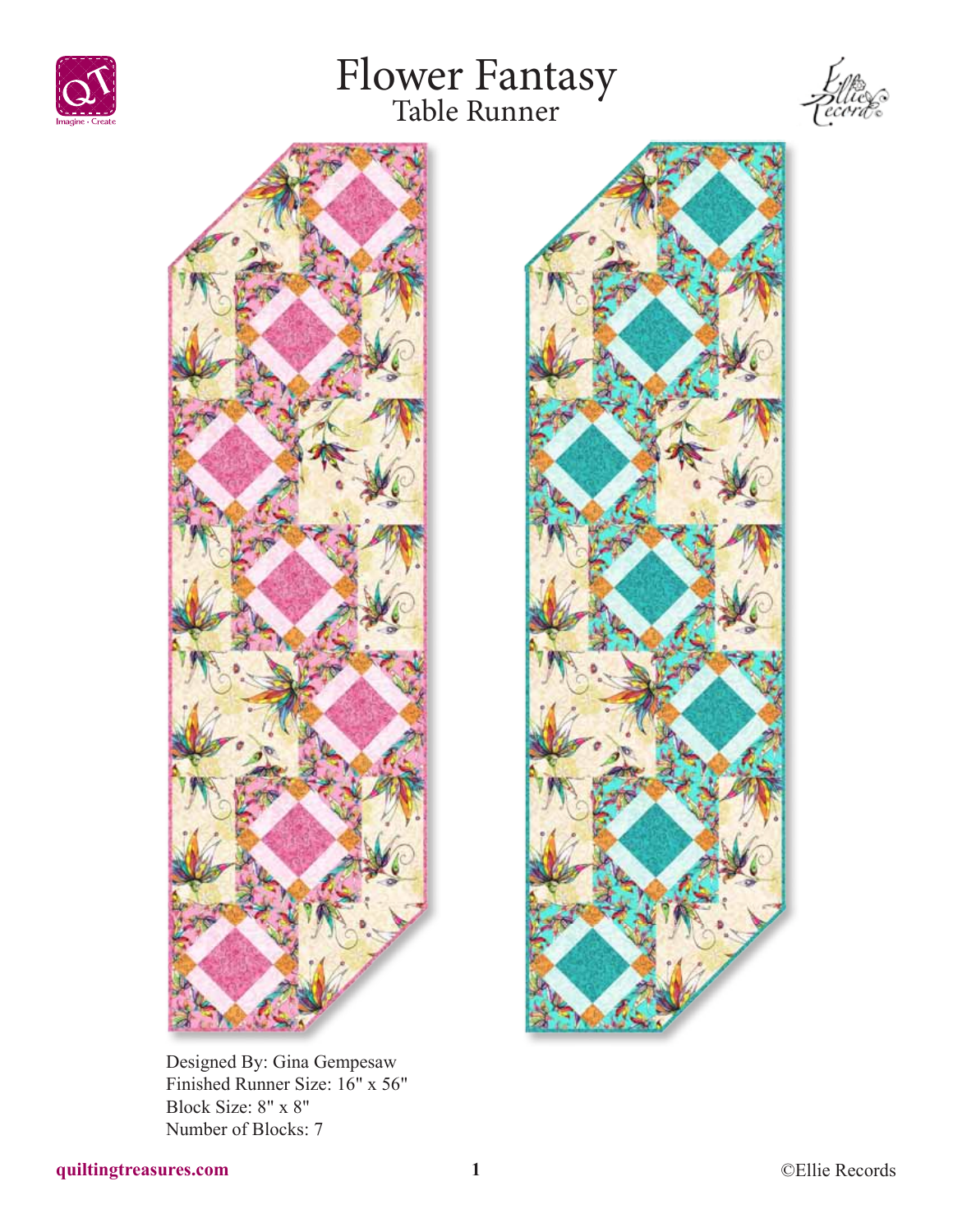

## Flower Fantasy Table Runner





### **Designer Notes:**

**WOF =** *Width of Fabric, measured selvage to selvage, typically 42"–45".*

• *These directions are to make either the TEAL or PINK color versions. Fabrics listed solely are used in both versions. Otherwise, fabrics are listed according to the TEAL version first. Immediately following are fabrics for the PINK version, listed within brackets. For example, to cut the B triangles, use 23129 Q for the TEAL version and 23129 P for the PINK version.*

### **Cutting Directions:**

### **23128 E:**

• Cut (2) 8½" x **WOF** strips. Subcut (4) 8½" A squares and (6)  $4\frac{1}{2}$ " x  $8\frac{1}{2}$ " H rectangles.

| <b>FABRIC REQUIREMENTS</b> |                |
|----------------------------|----------------|
|                            |                |
| Design: Teal               | Yards          |
| 23128 E                    | $\frac{5}{8}$  |
| 23129 Q                    | $\frac{3}{8}$  |
| 23131 Q                    | $\frac{1}{4}$  |
| 23132 O                    | $\frac{1}{4}$  |
| 23132 Q                    | $\frac{1}{2}$  |
| Backing of choice          | $1\frac{1}{2}$ |

| <b>FABRIC REQUIREMENTS</b> |                |
|----------------------------|----------------|
|                            |                |
| Design: Pink               | Yards          |
| 23128 E                    | $\frac{5}{8}$  |
| 23129 P                    | $\frac{3}{8}$  |
| 23131 P                    | $\frac{1}{4}$  |
| 23132 O                    | $\frac{1}{4}$  |
| 23132 P                    | $\frac{1}{2}$  |
| Backing of choice          | $1\frac{1}{2}$ |

### **23129 Q [23129 P]:**

• Cut (2) 4⅞" x **WOF** strips. Subcut (14) 4⅞" squares. Cut each square on one diagonal to yield 28 B HST triangles.

#### **23132 Q [23132 P]:**

- Cut (1) 3⅞" x **WOF** C strips.
- Cut (4) 2¼" x **WOF** strips for binding.

#### **23132 O:**

• Cut (2) 1⅝" x **WOF** D strips.

### **23131 Q [23131 P] :**

- Cut (2) 1⅝" x **WOF** E strips.
- Cut (1) 3⅞" x **WOF** F strips.

### **Backing Fabric:**

• Cut (2) 22" x **WOF** strips for Backing.

### **quiltingtreasures.com 2**